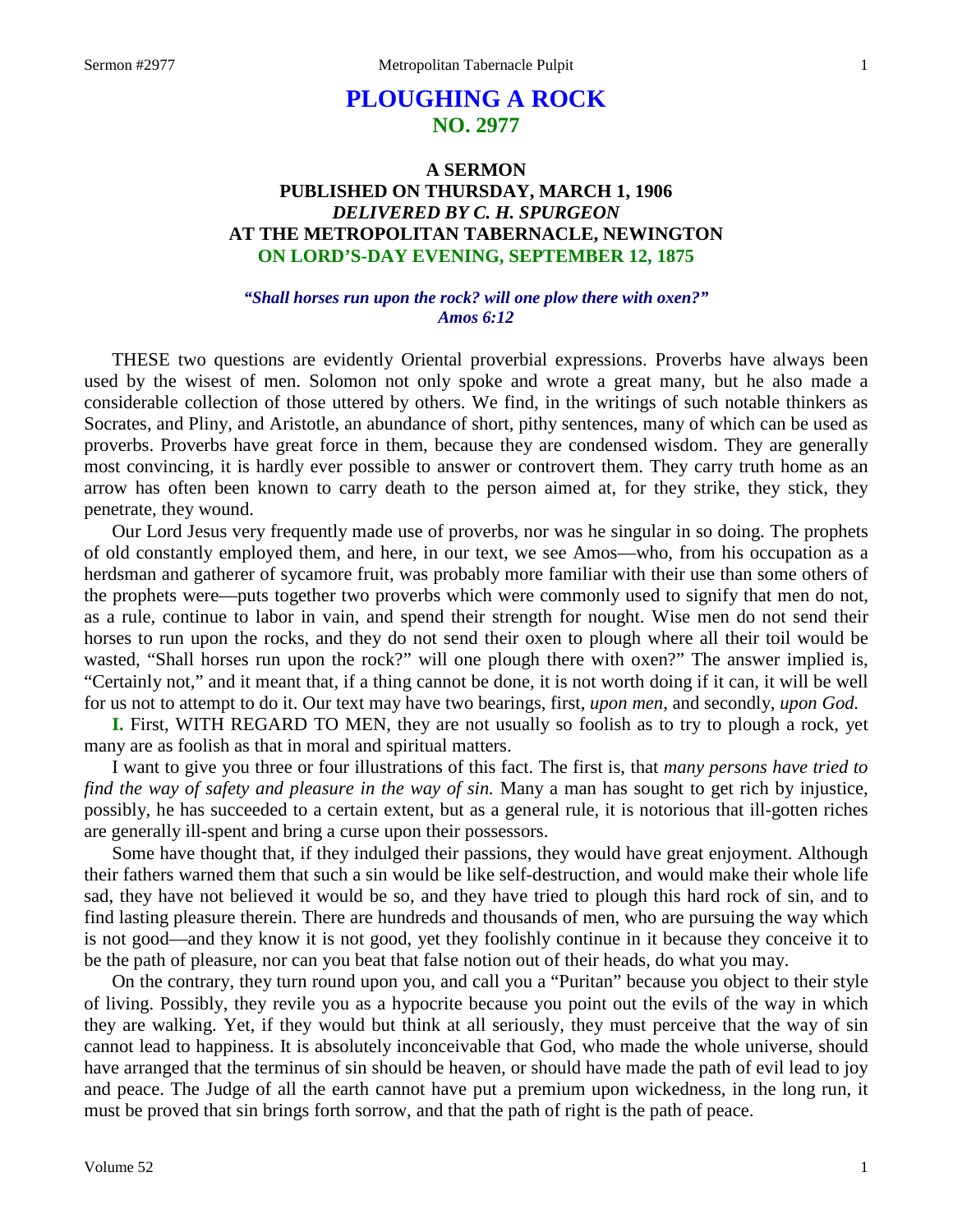Yet many will not see that it must be so, and they continue, even to the bitter end of life, to plough that rock, breaking the ploughshare, wearing out the ox, and themselves dying a death of miserable disappointment, which, if they had not been arrant fools, they would never have had to endure, for they would never have attempted so hopeless a task as that of trying to find any real pleasure in the ways of sin. As well might you sow the sea with salt, and expect to reap from it a harvest of golden sheaves—as well might you scatter firebrands, and expect to gather from them the cooling streams that flow from the mountain spring, as live in sin, and expect to receive happiness as the result of doing so. Cease, O sons of men, such an act of madness as the ploughing of this rock must ever be!

Others are attempting another equally absurd task. They are *hoping to find real joy in pursuits which are laudable in themselves, but which are entirely of this world.* Did you ever read the book called "The Mirage of Life"? It is a book which is well worth everyone's reading. The author gives, in sets of pictures, the life of the man of pleasure, the life of the courtier, the life of the philosopher, the life of the statesman, the life of the warrior, and so on, with a very fair selection of facts from the lives of such men, with the object of showing that, although each one of them was eminent in his own line of things, and apparently successful in that line, yet they all failed to find the precious jewel of solid satisfaction.

Most of them lived in a sort of perpetual weariness, and when, at last, they died, and their eyes were opened, they found that their pretty dreams had all vanished, and that the reality, when they beheld it, was dreary indeed.

There have been men—perhaps some of you have known them—who have had more wealth than you and I would care to count, yet they have thought themselves poor, and so they really were, for they were incapable of enjoying the riches which they had amassed. There have been men who have been crowned with laurel, who have had all sorts of honors heaped upon them, yet when a friend has wished them a happy new year, they have said, "Then it had need be a very different year from any that we have ever yet experienced."

The high places of the world, like the mountain tops, are glassy with icy dangers, and they are cold with discontent. Many try to clamber up to them, and a few reach the summit, but others perish in the crevasses. Yet those who reach the summit often envy those who are in the vale below, and those in the valley envy those on the heights, for beneath yon moon, there is no contentment to be found in earthly things either in the peasant's hut or the monarch's palace. The man, whose arm is not long enough to grasp that which lies in the land beyond the stars, will have to live and die without attaining to perfect satisfaction.

Man, it is not here below that God has placed that which you want. The bread for your souls must come from heaven. That which can satisfy your immortal spirit must be divine, like the Creator who made you. God alone can satisfy the cravings of your soul. Cease, then, to toil, and tug, and fret, and fume, and waste your time and strength in seeking happiness in these bubbles of earth. "Seek ye first the kingdom of God and his righteousness, and all these things shall be added unto you," in so far as you need them, but as for seeking them first, plough that rock no longer, for it will yield you no return for all your toil.

Men of another sort are satisfied that the things of this world are not sufficient to render a man perfectly happy, so *they have religious thoughts of a certain form*. They believe that they are very good, and excellent, and they mean to make themselves still better, and so to get perfect peace by feeling that they are what they ought to be and have done what they ought to have done.

I remember when I ploughed that hard rock, and entertained the hope of getting a very fine crop off it, but I woke, one morning, to discover that the rock would not yield even the moss or lichen of comfort to me, there was nothing on its surface that could bring me any contentment. Self-righteousness is a great cheat. The man who gets most comfort out of it simply gets that comfort because he is ignorant, if he knew himself, and knew God's law, and knew the demands of inflexible justice, he would fling upon the nearest dunghill that self-righteousness of his, which looks like fair white linen, but which really is, in God's sight, nothing but filthy rags.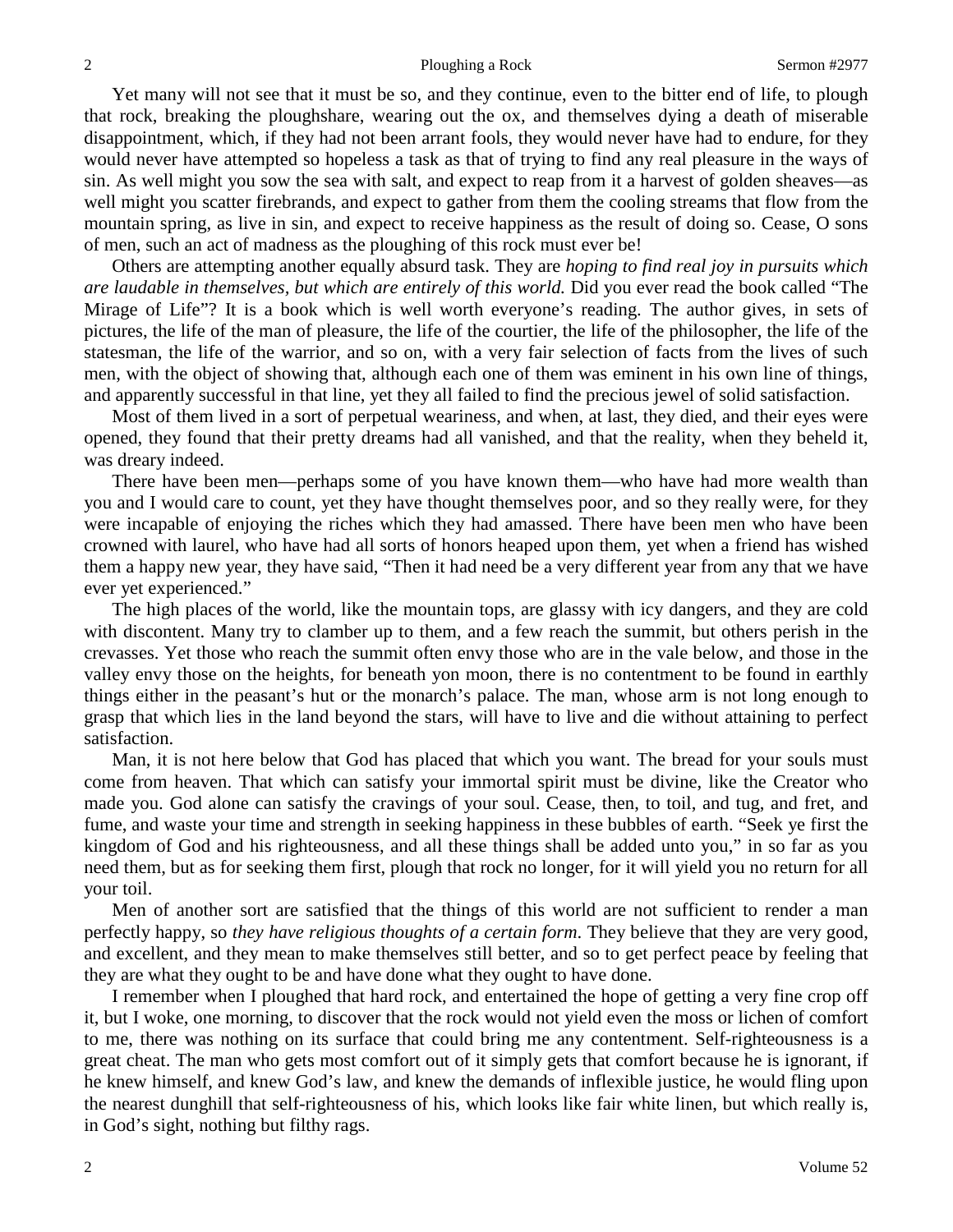#### Sermon #2977 Ploughing a Rock 3

O sirs, ye cannot find your way to heaven by your own works, for the only way to heaven by works is perfectly to keep the law of God, and you have broken that law already. You must present this matchless vase, flawless and entire, at the gates of glory if you would be saved by works, but you have already shattered it in a thousand pieces, how can you hope to mend it? That is impossible, the hope of salvation by a perfect life is over, and you must each one feel that your life has been imperfect already.

*Some hope that they will get perfect peace by the way of ceremonies.* Many people tell us that we are living in a very enlightened age, but I am inclined to think that Carlyle was uncommonly near the mark when he said that "the United Kingdom contains about thirty millions of people—*mostly fools,"* for it does seem as if people nowadays, were fools to a very large extent. For instance, a man says that if we will come and confess our sins to him, he can forgive us in the name of God, and that he can, by sprinkling a few drops of water upon a child, and uttering certain words, transform an heir of wrath into an inheritor of the kingdom of heaven, and that, if we come to what he calls an altar, he will give us the very body and blood of Christ to eat and drink.

Well, when I was young, I thought that anybody who talked like that ought to be served like the gypsies who were put in prison for taking sixpences from silly servants, and pretending to tell their fortunes, and in later years, I have been sometimes surprised that the law has not been put in motion against these gentlemen, for certainly, the imposture which they seek to foist upon us is a far more terrible one than that of the fortune-telling gypsies.

The so-called "priest" has no power to forgive sins, or to change the nature of the child he sprinkles, or to offer the sacrifice of the mass. There is nothing more in him than there is in anybody else, and let him talk as loudly as he may, his pretensions are utterly vain and worthless. If you trust to him, the result to you will be the same as it has been to tens of thousands before you, for you will find that all the ceremonies which men have invented, yea, and all the rites that God Himself has given, cannot bring healing to a soul diseased, or hush the tumult of an awakened conscience, or bring the soul into a state of conscious reconciliation with the Most High.

O sirs, you may be sprinkled, and confirmed, and immersed, and go to the communion table, and do I know not what beside, yea, you may travel along seven thousand leagues of ceremonialism, but you will be just as uneasy at the end as you were at the beginning. That is not the way of peace, neither will God make it to be so. It is ploughing a rock, and no harvest can possibly come of it.

Some are trying the equally impossible task of *being saved by Jesus Christ when they shall have prepared themselves for Him*. In other words, they talk about being saved by Christ, but in their heart of hearts, they do not think that Christ can save them till they have reached a certain standard of excellence. Now we know, from the Scriptures, that Jesus Christ came into the world to save His people from their sins, and He will do it from first to last, or not at all. He will be the Alpha and the Omega—the A and the Z of salvation's alphabet, or else He will have nothing to do with it, yet thousands of hearers of the Gospel are constantly saying, "We will believe in Jesus when we feel our sins more—when we feel more repentance—when we have done this, and told that, and experienced the other."

Ah, sirs, this plan of bringing Christ in at the fag end of the work, after you have accomplished the first part of it yourselves, is a most foolish mistake, and a fatal one too. It is like setting oxen to plough a rock. Let me ask you—Are you any better than you used to be? You have been trying, for a long while, to make yourselves ready for Christ, are you any more ready than you were at the first? Has it never struck you that Hart's lines are true?

#### *"If you tarry till you're better, You will never come at all."*

Thus I have shown you how the text can be applied with regard to men.

**II.** Now, secondly, I want to show you how these proverbs can be applied WITH REGARD TO GOD, "Shall horses run upon the rocks? will one plough there with oxen?"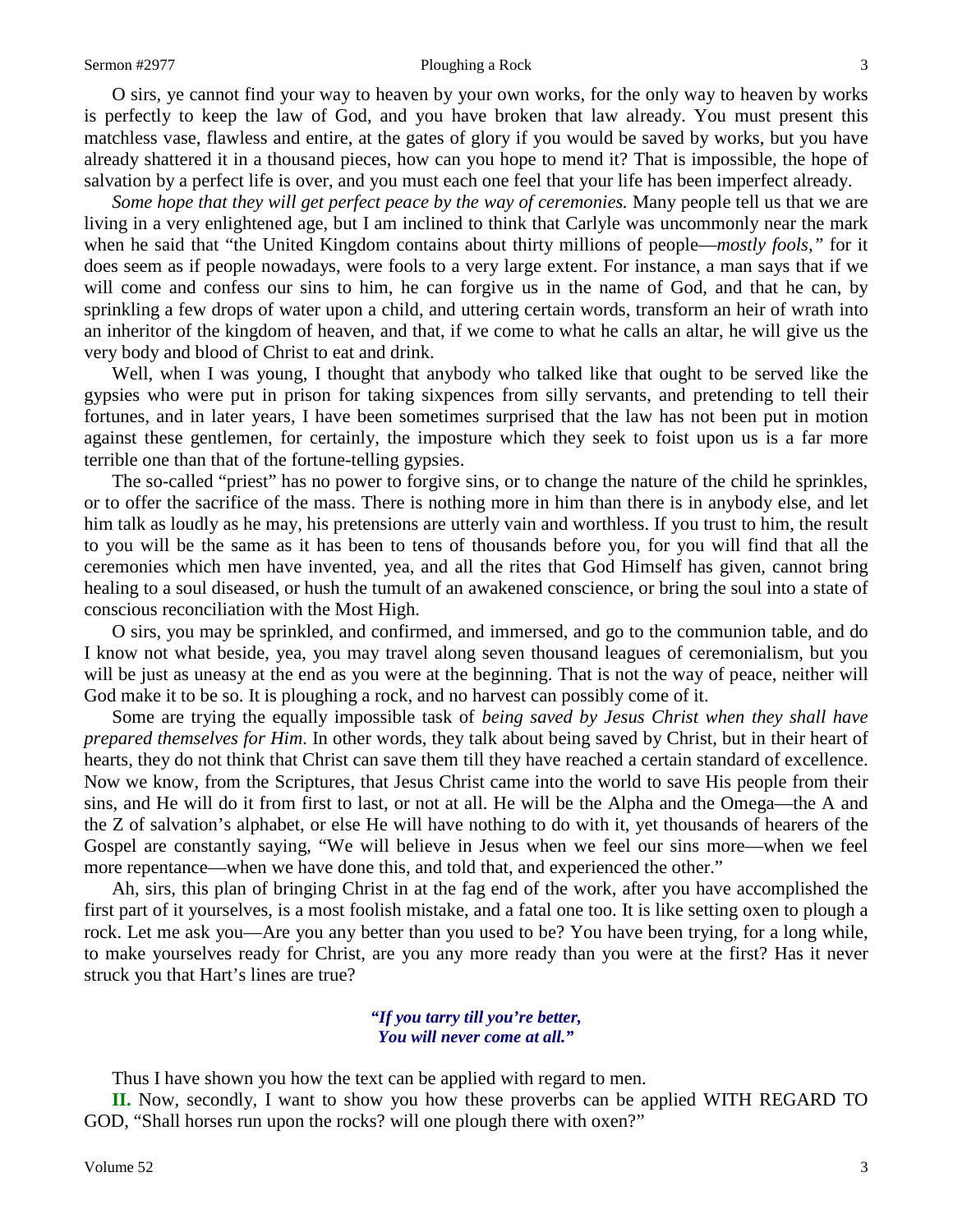God does not always continue to do that which, after a certain period, turns out to be unprofitable. Dear friends, there are some of you—I pray God to grant that there may not be any of you of whom this will remain true, but it is at present true that *there are some of you to whom the Gospel has come in vain.* Up till now, so far as you are concerned, the Gospel plough has only gone across a rock, the truth preached in your hearing has not gained an entrance into your heart.

Oh, how many come and hear us preach merely that they may compare us with other preachers! They pass certain criticisms upon our mode, and manner, and matter. We do not know, and we do not care, what they say, but the point that really concerns us is that we cannot get the Gospel plough into them, we cannot make them feel, and repent, and believe. A great master of the art of preaching once said, when his congregation complimented him on having delivered a fine discourse, "There is another sermon lost." He did not want his hearers to praise his discourse, he wanted them to feel the power of the truth which he had preached to them, and so do we.

But there are some hearers into whom we do not know how to get the truth. We may put it, first in one way, and then in another way, sometimes, pathetically, and at other times, we may make use of a little humor, we may denounce or allure, but we are equally foiled in whatever way we attempt to reach them. We cannot get the plough in where we want it to go, and if ever the share does seem to make a little impression, it only produces a slight surface scratch. Some of you have had a good many of those scratches. You have thought, "When I get out of this place, I will go home and pray," but you have not done so, or if you have prayed, your seriousness has soon vanished, and the impression made upon you in the service has expended itself in that prayer.

What is worst of all, in some of you, *God's dealing with you, in the preaching of the Gospel, has developed the hardness of your hearts.* It has made others realize how hard they are, and truth to tell, it has really hardened them. Ploughing does not harden rocks, but preaching does harden sinners if the Gospel does not reach their hearts, and of all hard-hearted men, the hardest are those who have been hardened in the fire of the Gospel. If you want to find a heart that is as hard as steel, you must look for one that has passed through the furnace of divine love, and has been made aware of the redemption that is in Christ Jesus, but has rejected the truth that has been made known to it.

This hardening of heart is not the fault of the ploughshares which have been used, and *with some of you, God has used a great many.* There is a man here, who used to be ploughed by God when he was a child, and the ploughshares employed then were his mother's tears. He cannot forget them, even now, as I bring them to his memory, he feels as if he must weep as he did when he was a child. Ah, my friend, that mother of yours is in heaven now, but if she could look down upon her son and tears could be shed in heaven, what cause she would have to weep over you! She prayed for you when you were nestling in her bosom, and she took you to the house of God from your very early days. You can remember her very look when she used to speak to you about Jesus when you were quite a little child, and perhaps you remember her dying request that you would follow her to heaven, but that ploughshare—one of God's best—has never cut into your rocky heart yet, and you still remain as hard as ever you were.

Since that time, God has tried you with the ploughshare of personal sickness. You have not always been such a strong man as you are today. Time was when you lay very near the gates of death, and you trembled at the prospect before you? Do you remember when the fever seized you, or when you thought the cholera had claimed you as its victim? You did tremble then, and you made many vows, which all proved to be lies, and you made a profession of repentance, but it was mere profession, and though you appeared, just for a little while, to be touched, and those who were around you, who had prayed for you, hoped that at last the ploughshare had entered into you, they found that you rose up from that bed of sickness worse than you were before.

Since then, God has used another sharp ploughshare upon you—the conversion of some of those who are very near and dear to you. You were not at all pleased when your wife came home a converted woman, but you could not help feeling it, and when your sister wrote and told you that she was rejoicing in Christ as her Savior, you could not pour ridicule upon the letter, and as you read it, it brought tears to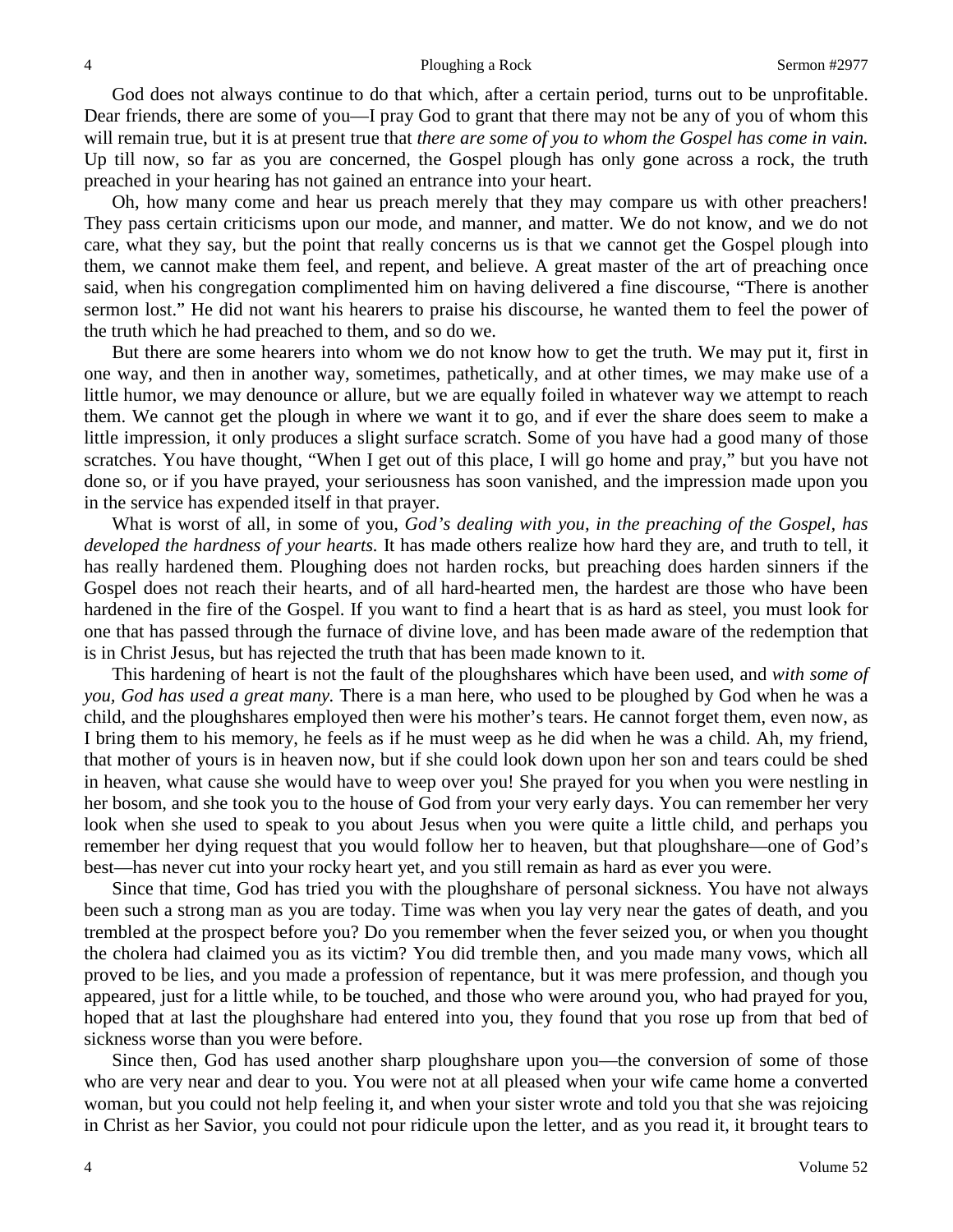#### Sermon #2977 Ploughing a Rock 5

your eyes. You quickly wiped them away and said that you were not such a fool as to trouble about so absurd a matter, yet it was not easy for you to forget the emotion which the news had caused. Possibly, your own dear child, whom you love very much, has made a profession of faith in the Lord Jesus Christ, yet you do not know anything, experientially, about such faith as that. This is a very sharp ploughshare, and none can think lightly of it but those who are unaware of its operation. To have your relatives and friends converted, and to be yourself left out of the happy circle of blessing, ought to make you think seriously about this matter.

Another ploughshare has gone across your rocky heart from the fact that some of your old companions are dead. One was buried this week, was he not? You used to drink and smoke with him, but there will be no more pipes and beer on a Sunday night for you two. You know right well that he died without the fear of God in his heart, and you also know that you are living in the same sad and perilous condition. It gave you quite a shock when someone said to you, "Old Tom is dead."

You have also seen several of your business friends die. There was that clerk who was in the office with you a little while ago, he is gone, and you have been called to occupy his place. Death has come awfully near you again and again. You have been like a soldier on the field of battle, who saw the ranks on every side of him mown down, yet he still lived on.

God's plough has been at work with you, He has been trying, by these striking providential dealings, to touch your hard heart, but it has not yielded yet. Do you think that God means to keep on ploughing you to no effect? If you do, you are wonderfully mistaken, for the oxen will not always plough upon this rock, and when it comes to this pass, that neither can love melt you, nor terrors subdue you, God will say, "Ephraim is joined to idols: let him alone," and when God says that, your doom will be sealed. May God grant that he may never have to say that concerning any whom I am now addressing!

I have thus shown you that you have been like a piece of granite rock, untouched by all the different ploughshares which have been tried upon you. There is another thought that you must not forget, and that is, *you have wearied the workers*. I pity the poor oxen that have to plough a rock, they plod on and on, and all their toil is wasted. The hardest form of labor is that which produces no result.

I remember being in a military prison, where they punish the men by making them carry cannon balls from one end of the yard to another and bring them back again—a very senseless practice. The sergeant who accompanied me said, "When we let the men carry the balls from this end of the yard, to make them into a pyramid at the other end, there was some kind of amusement in the task, so the rule was made that the man must carry the ball from this end of the yard, and bring it back again, and his toil seems to be so altogether fruitless that it becomes a double punishment to him."

It is certainly a very great trial for a man to have to work for nothing, and to feel that all he is doing will result in nothing. There are some of us, who have had to do with you unconverted folk, and we have sometimes felt that we have been very hardly used—we oxen that have to plough such hard rocks as you are. The first part of my text says, "Shall horses run upon the rock?" I remember going over a smooth, rocky place in the Alps, which is called Hell-place, because it is so very slippery. Well, horses could not be expected to run over rocks like those, and it is not surprising that they sometimes trip, and if the preacher occasionally trips, it is little wonder when he has such rocks as those to go over.

George Herbert says that the sins of hearers sometimes make the preacher trip, and so it is. There is often, in the hearer, that which makes the preacher speak amiss. I remember pleading one night here with all my soul, and I said, "If some of you, who are listening to me, never mean to accept Christ as your Savior, do not continue to sit in this place, and hear the Gospel, but go away, and let somebody, who will accept Him, occupy your seat."

I did not think that one of my hearers would take me at my word, but there was one, over whom I have never ceased to lament, and for whom I still pray, who says that he will never come here again, because he is one of those who will never receive Christ, and though he would still like to hear me preach, he will never occupy another person's place. It was a mistake on my part to say just what I did, but I do not think I should have tripped like that if the rock had not been so hard and smooth.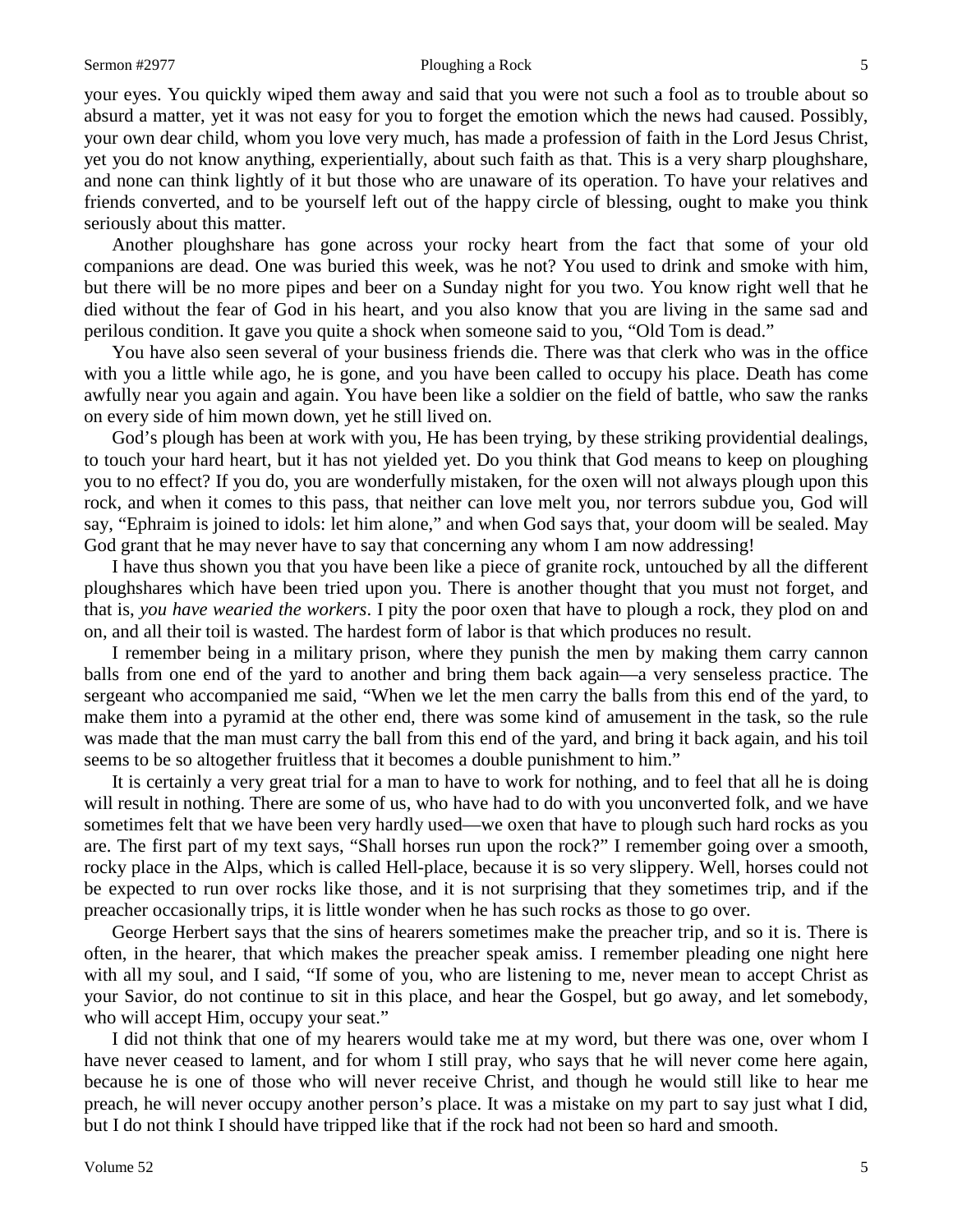It is hard for a horse to have to run upon such a rock as that, and it is hard for the oxen to keep on ploughing there. I have had over twenty years of this kind of ploughing upon some of you, and I have made nothing of you yet. Thank God, there are not many of your sort, but there is still a remnant left of the old Park-Streeters, who were "almost persuaded" then, and they are "almost persuaded" still, and I am "almost persuaded" that I shall never be able to do them any good. It seems to me that there is nothing which I can say that will ever reach their hearts, or else, surely, it would have reached them before now.

I am always glad when I hear that some other preacher attracts them, and that they are listening to him with interest, for as long as they get saved, I shall not mind how it is done. Still, it is hard lines for us to have to preach for twenty years to some of you, and to have all that labor for nothing. If anybody would teach me how to preach better, I would gladly go to school again, and learn how to get at some of your hearts. If they would teach me how to speak in such a vulgar style that I should lose my reputation, but be blessed to the saving of your souls, I would willingly fling my reputation to the winds, or if I could learn the art of oratory, I would go and sit at the feet of Cicero or Demosthenes, if I could but get at your superfine hearts, that want such fine words before they will be touched. But I fear that it is the oxen's fate to go on ploughing, and ploughing, and ploughing, and to get weary with the labor, and yet to see no result of it all.

One other thing that I want you to recollect—you who remain unconverted after all this effort—and that is, *if the same labor, which has been lost upon you, has been used elsewhere, it might have been profitable.* Christ said, concerning Bethsaida and Chorazin, a very wonderful thing, which I do not fully understand, but which I absolutely believe, "If the mighty works, which were done in you, had been done in Tyre and Sidon, they would have repented long ago in sackcloth and ashes." It is a very extraordinary thing that God would send the Gospel to men who do not get any good out of it, and not send it to people who would have got good out of it.

There are people, possibly, even in London, certainly in other parts of the earth, who would have been converted if they had heard the Gospel as much as you have done, yet you have heard it, and have not been converted. That same digging about and dunging, that would have made other trees bring forth much fruit, has been used in vain upon you, for you have brought forth no fruit, and you have stood there, and occupied a plot of ground, which a better tree might have occupied. You have cumbered the ground, do you think that God will always allow you to do that?

Have you—who live in the country, and have a large orchard—have you a tree that has borne no fruit for many years? I am sure that, if so, you mean to have it cut down before long, and God means to have some of you cut down, and that ere long, it may be. I tremble even as I speak to you thus, for I may be a prophet foretelling the destruction of your soul. May God, in His infinite mercy, grant that you may repent ere His axe of judgment falls upon you!

Any man in his senses, when he finds that the rock will not break, gives up ploughing it. The ancient proverb says, "Will one plough *there* with oxen?" and God, though infinitely merciful, is equally wise, and if, after the use of means which are blessed elsewhere, any heart still remains hard, He may fairly say, "I have done with it, I give it up to its natural rockiness, and so let it continue for ever." That is the end of the matter, and a terrible end it is, and I do not know anything more that I can say about it. I have preached the Gospel thousands of times, and I have nothing to preach but the Gospel, but these people will not have that, so what more can I say to them?

A man came to me the other day and asked me to pray for him. He was one to whom I had many times explained the Gospel, and after I had again done so, he said to me, "Will you pray for me, sir?" I said, "No, I will not." He asked, "Why not?" and I replied, "Do you want me to ask God to save you apart from the Gospel? I have told you the Gospel again and again, will you accept it, If you will not, I shall not ask God to save you, how can I do so? I cannot expect Him to save you if you will not have the Gospel. If you will have it, that will save you. If you will not have it, you will be lost, and it is no use for me to pray for you."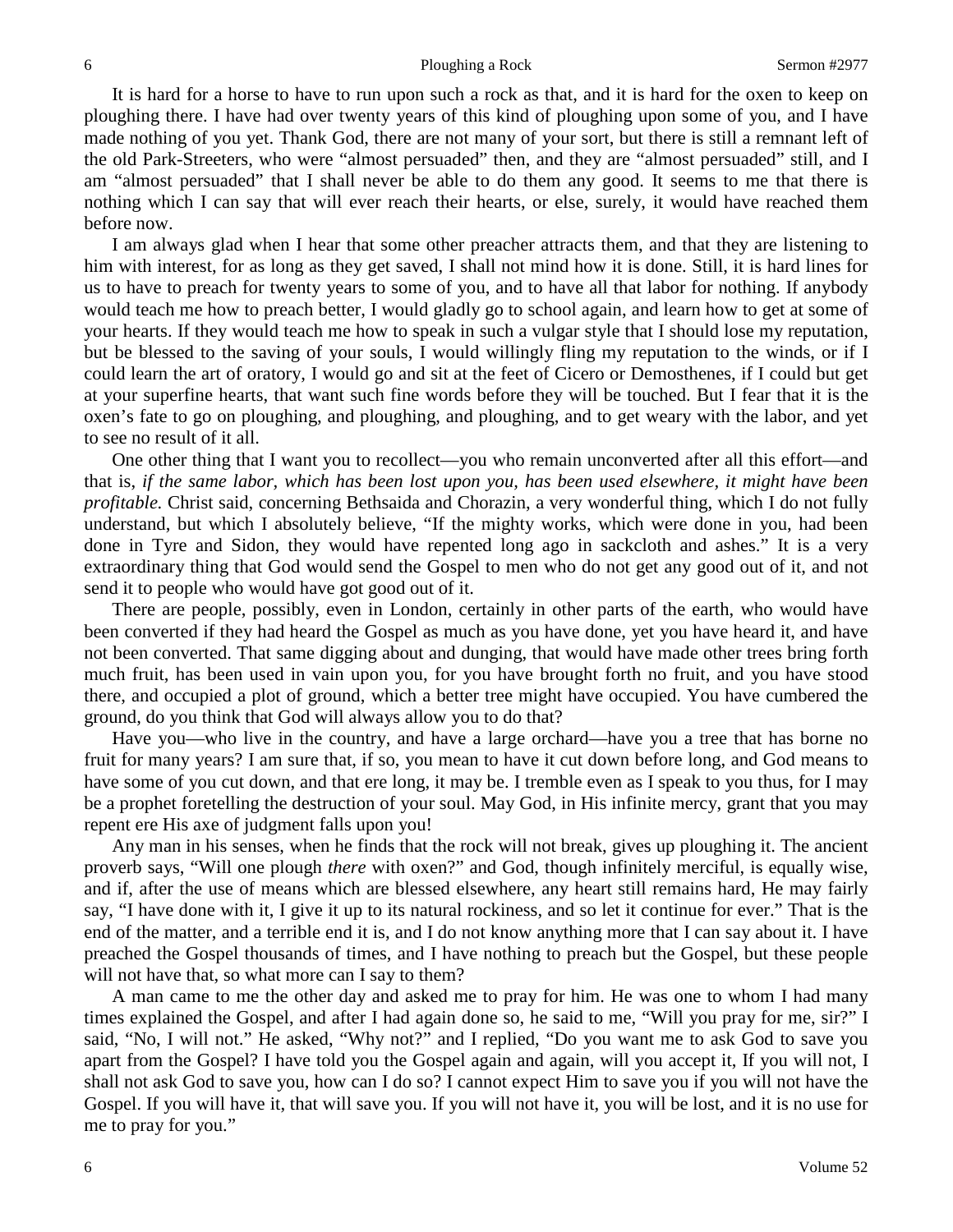#### Sermon #2977 Ploughing a Rock 7

There I had to leave the matter so far as that man was concerned, but let me say this much to God's people—You see that *we* cannot do anything with this rock. The oxen are quite tired out with their useless labor, so let us pray to God to turn that rock into good soil. It needs a miracle to be wrought, and only God can work it. Let us unite our prayers, and cry to God, "O Lord, thou didst change our rocky hearts into good soil, where the good seed could enter, and germinate, and grow, change these rocks, we beseech thee!" Here is the reason for our prayer meetings, and for our private intercession. We can do nothing with these rocky hearts, so let us turn to God, who can do everything.

Then I may add that, if you will pray God to change these rocky hearts, I will go on preaching to them. The weary ox will go on ploughing again, hard as it has found the work for these twenty years and more. If you will pray, I will preach. If you pray God to make the work friable, and break it up, I will plough it again, and I should not wonder if the ploughshare gets into some of them at last, so that there may yet be a golden harvest to God's honor and glory.

Let me put the plough in one minute more. The greatest rock breaking plough that I know of is the one that broke me up. If that will not do it, I do not know of any other that will. When Christ died upon the cross, among other wonderful things that happened, we read that "the rocks rent, and the graves were opened." Ah, it was a dying Christ that rent the rocks! Sinner, listen once more to—

#### *"The old, old story Of Jesus and His love."*

Thou hast offended and grieved your God, and your God is just, and must punish you for your wrongdoing, but in order that He may not punish you, He has taken upon Himself your nature, and come into this world to suffer in the sinner's stead, and borne what was due to human sin in His own body on the tree. Out of pure love to those who were His enemies, out of love to those hearts that are so hard that they will not love Him, out of love to those who have, perhaps, for fifty years rejected and despised Him—for love, for the sake of love alone, He died upon the tree, "the just for the unjust, that he might bring us to God." And now, if you will trust Him, you shall at once have the pardon of all your sins. If you will trust Him, you shall be—

#### *"To the great Father's bosom pressed, Once for all a child confessed."*

You shall be cleansed in a moment, and accepted and saved for ever, if you do trust the incarnate, dying, risen, glorified Redeemer. God grant that this ploughshare of the cross may touch you! Law and terrors, I know full well, do not affect some men, but almighty love—will not that affect them? God grant that it may, and unto Him shall be glory for ever and ever. Amen.

## **EXPOSITIONS BY C. H. SPURGEON**

### *AMOS 6:1-8 AND 7:1-6*

Amos was a herdsman, and a gatherer of sycamore fruit. His words are rugged, but sometimes he rises to sublimity. His expressions are somewhat dark, and not readily to be understood, but when we learn the meaning of them, we perceive that they are full of deep, earnest, solemn warning and instruction.

**Amos Chapter 6. Verse 1.** *Woe to them that are at ease in Zion, and trust in the mountain of Samaria, which are named chief of the nations, to whom the house of Israel came!*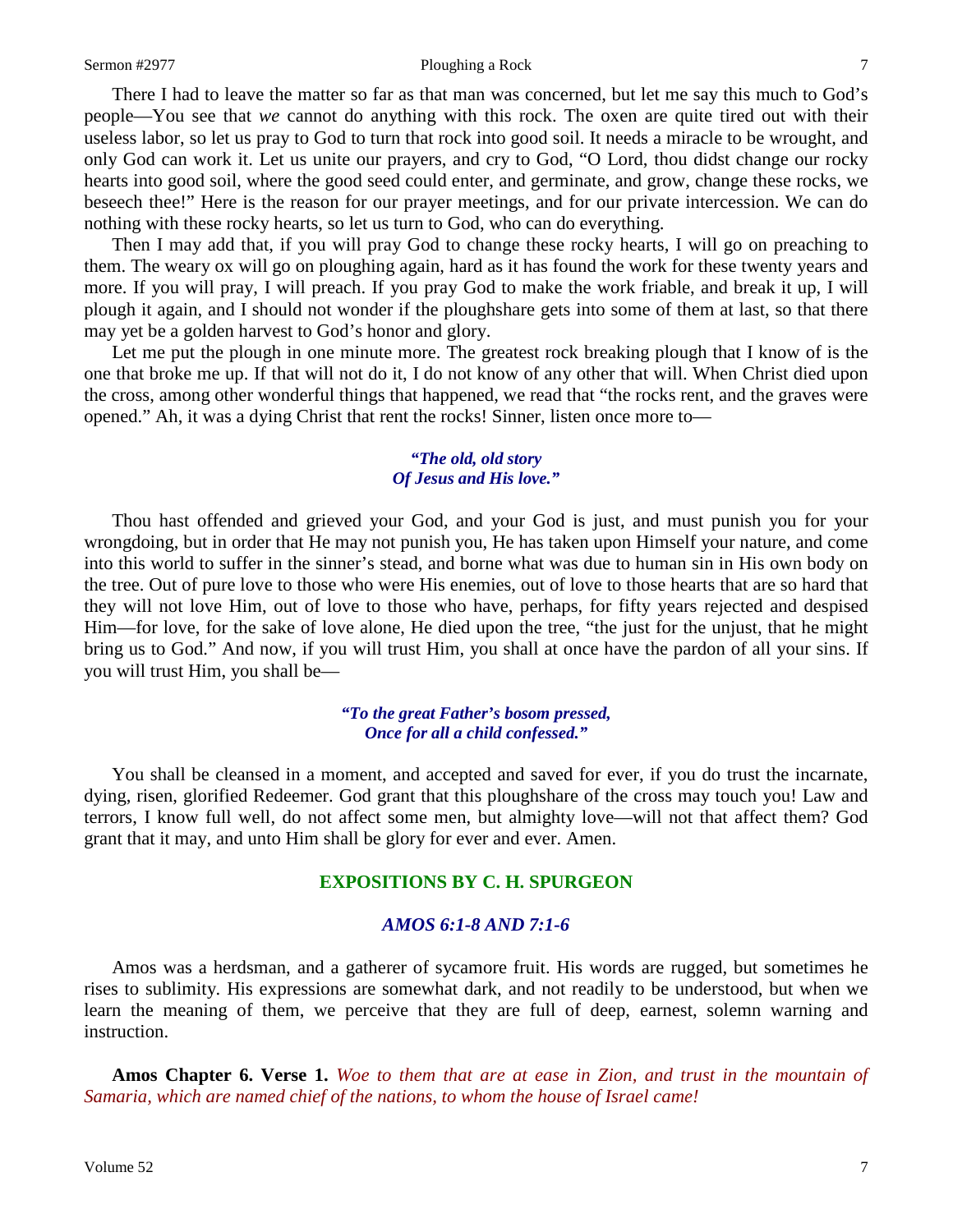It was a time of great sin, and also of great judgment, yet there were some in Zion who were quite at ease under all that was happening. No sense of sin grieved them, no thought of coming judgment alarmed them. What did they care if the nation went to rack and ruin? What did it signify to them that God was angry with His people? They were atheists, or at least, they acted as if they were. Whatever might happen, they would run the risk of it. "Woe," says God, to all such people as these, and when the Lord says "Woe" to anyone, it is indeed woe, for He never speaks thus without cause.

**2.** *Pass ye unto Calneh, and see; and from thence go ye to Hamath the great: then go down to Gath of the Philistines: be they better than these kingdoms? or their border greater than your border?*

The Lord points to other cities which had been destroyed—to Calneh, and Hamath, and Gath, which He had smitten because of the sin of the people who had lived there, and He says, "Ye that dwell at Jerusalem, and ye that live at Samaria, do not imagine that ye will escape the consequences of your sin. I was able to reach the inhabitants of these proud cities, despite their strong fortifications and their powerful armies, and I can reach you also." So, when we look back upon the judgments of God upon guilty men, we may conclude that no sinner has any right to think that he shall escape. The proudest and mightiest have been brought down by God, and so will men, who dare to resist the Most High, continue to be humbled, even to the world's end.

**3.** *Ye that put far away the evil day,—*

Ye who say, "There is time enough yet. Let us see a little more of life, why need we be in a hurry to seek salvation?" "Ye that put far away the evil day,"—

**3.** *And cause the seat of violence to come near;*

For, when men try to postpone thoughts about "the judgment" which is to follow "after death," they are generally the more eager to indulge in sin. They say, "There is time enough yet," because they want a longer period for yet greater indulgence in sinful ways. The Lord vies "Woe" to all such people as these.

#### **4.** *That lie upon beds of ivory,—*

They were men of wealth, who spent their money upon all manner of luxuries while the poor of the land were perishing through want.

**4.** *And stretch themselves upon their couches, and eat the lambs out of the flock, and the calves out of the midst of the stall;*

It was, as I have said, a time of danger, when war was at the gates, but the people were so careless that they lived as if peace were established forever, and the enemy could never touch them, their expenditure was at a high rate for self-indulgence, and for that only.

**5.** *That chant to the sound of the viol, and invent to themselves instrument of music, like David;*

But not for the same purpose as David played and sang, his instruments of music were used for spiritual solace and the worship of God, but these people set their wits to work to find out how their music might inflame their lusts, and be a vehicle for the expression of their lascivious desires.

#### **6.** *That drink wine in bowls,—*

For seldom can a careless man crown the edifice of his sin without indulging in drunkenness, he must have the sensual delight that he finds in "the flowing bowl."

**6.** *And anoint themselves with the chief ointments: but they are not grieved for the affliction of Joseph.*

It is not wrong for a person, to whom God has given much of the good things of this life, to enjoy them fitly and reasonably. The sin of these people consisted in the fact that, when others were afflicted, they took that opportunity to indulge themselves in all the delights of the flesh, and when God's rod was being used for chastisement, they went on with their sinful mirth to show how little they cared about it.

Probably I am addressing some who have, at this very moment, a sore sickness in the house, or it may be that a beloved wife is scarcely cold in her grave, or a dear child has only just sobbed itself into its death-sleep, yet the survivors are running after amusements, and pleasures, and follies, more wildly